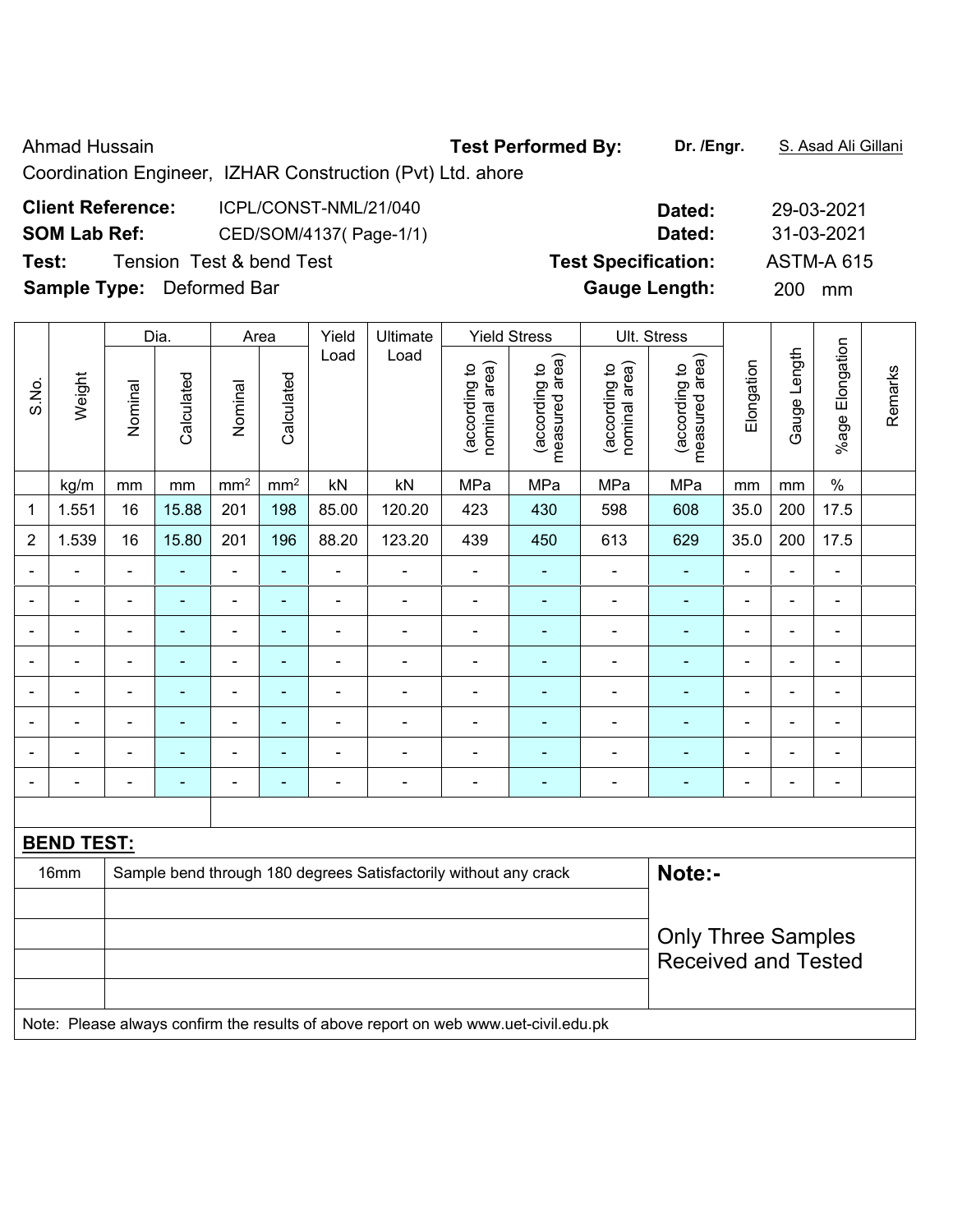Ahmad Hussain **Test Performed By:** Dr. /Engr. **S. Asad Ali Gillani** Ahmad Hussain

Coordination Engineer, IZHAR Construction (Pvt) Ltd. ahore

| <b>Client Reference:</b>         | ICPL/CONST-NML/21/041    | Dated:                     | 29-03-2021        |
|----------------------------------|--------------------------|----------------------------|-------------------|
| <b>SOM Lab Ref:</b>              | CED/SOM/4138(Page-1/1)   | Dated:                     | 31-03-2021        |
| Test:                            | Tension Test & bend Test | <b>Test Specification:</b> | <b>ASTM-A 615</b> |
| <b>Sample Type:</b> Deformed Bar |                          | <b>Gauge Length:</b>       | 200<br>mm         |

|                |                          |                           | Dia.           |                | Area            | Yield          | Ultimate                                                                            |                                | <b>Yield Stress</b>             |                                | Ult. Stress                     |                |                |                 |         |
|----------------|--------------------------|---------------------------|----------------|----------------|-----------------|----------------|-------------------------------------------------------------------------------------|--------------------------------|---------------------------------|--------------------------------|---------------------------------|----------------|----------------|-----------------|---------|
| S.No.          | Weight                   | Nominal                   | Calculated     | Nominal        | Calculated      | Load           | Load                                                                                | (according to<br>nominal area) | measured area)<br>(according to | (according to<br>nominal area) | measured area)<br>(according to | Elongation     | Gauge Length   | %age Elongation | Remarks |
|                | kg/m                     | mm                        | mm             | $\text{mm}^2$  | mm <sup>2</sup> | kN             | kN                                                                                  | MPa                            | MPa                             | MPa                            | MPa                             | mm             | mm             | $\%$            |         |
| 1              | 2.357                    | 20                        | 19.54          | 314            | 300             | 138.20         | 186.50                                                                              | 440                            | 461                             | 594                            | 622                             | 37.5           | 200            | 18.8            |         |
| $\overline{2}$ | 2.365                    | 20                        | 19.59          | 314            | 301             | 141.00         | 190.20                                                                              | 449                            | 468                             | 605                            | 632                             | 40.0           | 200            | 20.0            |         |
| $\blacksquare$ | $\blacksquare$           |                           | Ē.             | ä,             | $\blacksquare$  | $\blacksquare$ | $\blacksquare$                                                                      | $\blacksquare$                 | ٠                               | ä,                             | ä,                              | $\blacksquare$ | $\blacksquare$ | $\blacksquare$  |         |
| $\blacksquare$ | ÷                        | $\blacksquare$            | $\blacksquare$ | $\blacksquare$ | $\blacksquare$  | $\blacksquare$ | $\blacksquare$                                                                      | $\blacksquare$                 | $\blacksquare$                  | $\overline{\phantom{0}}$       | $\blacksquare$                  | $\blacksquare$ | $\blacksquare$ | $\blacksquare$  |         |
| $\blacksquare$ | $\overline{\phantom{0}}$ | $\overline{a}$            | $\blacksquare$ | $\blacksquare$ | $\blacksquare$  | $\overline{a}$ | $\blacksquare$                                                                      | $\blacksquare$                 | $\blacksquare$                  | $\overline{\phantom{0}}$       | $\blacksquare$                  | $\blacksquare$ | $\blacksquare$ | $\blacksquare$  |         |
|                | $\blacksquare$           | $\blacksquare$            | $\blacksquare$ | $\blacksquare$ | $\blacksquare$  | $\overline{a}$ | $\blacksquare$                                                                      | $\blacksquare$                 | $\blacksquare$                  | $\blacksquare$                 | $\blacksquare$                  | $\blacksquare$ | $\blacksquare$ | ä,              |         |
|                | ÷                        |                           | ä,             | ä,             | ä,              |                | ä,                                                                                  | ä,                             | $\blacksquare$                  | ä,                             | ä,                              |                | ä,             | $\blacksquare$  |         |
|                | ÷                        |                           |                | $\blacksquare$ | ÷,              | $\overline{a}$ |                                                                                     | $\blacksquare$                 | $\blacksquare$                  | -                              |                                 |                | $\overline{a}$ | $\blacksquare$  |         |
|                | $\overline{a}$           |                           | ۰              | ÷              | $\blacksquare$  | ۰              | $\blacksquare$                                                                      | $\overline{a}$                 | $\blacksquare$                  | ÷                              | $\blacksquare$                  | $\blacksquare$ | ٠              | $\blacksquare$  |         |
| ۰              | ÷                        | $\blacksquare$            | $\blacksquare$ | $\blacksquare$ | ÷               | $\overline{a}$ | $\overline{\phantom{a}}$                                                            | $\blacksquare$                 | ٠                               | $\overline{\phantom{0}}$       | $\blacksquare$                  | $\blacksquare$ | $\overline{a}$ | $\blacksquare$  |         |
|                |                          |                           |                |                |                 |                |                                                                                     |                                |                                 |                                |                                 |                |                |                 |         |
|                | <b>BEND TEST:</b>        |                           |                |                |                 |                |                                                                                     |                                |                                 |                                |                                 |                |                |                 |         |
|                | 20mm                     |                           |                |                |                 |                | Sample bend through 180 degrees Satisfactorily without any crack                    |                                |                                 |                                | Note:-                          |                |                |                 |         |
|                |                          |                           |                |                |                 |                |                                                                                     |                                |                                 |                                |                                 |                |                |                 |         |
|                |                          | <b>Only Three Samples</b> |                |                |                 |                |                                                                                     |                                |                                 |                                |                                 |                |                |                 |         |
|                |                          |                           |                |                |                 |                |                                                                                     |                                |                                 |                                | <b>Received and Tested</b>      |                |                |                 |         |
|                |                          |                           |                |                |                 |                | Note: Please always confirm the results of above report on web www.uet-civil.edu.pk |                                |                                 |                                |                                 |                |                |                 |         |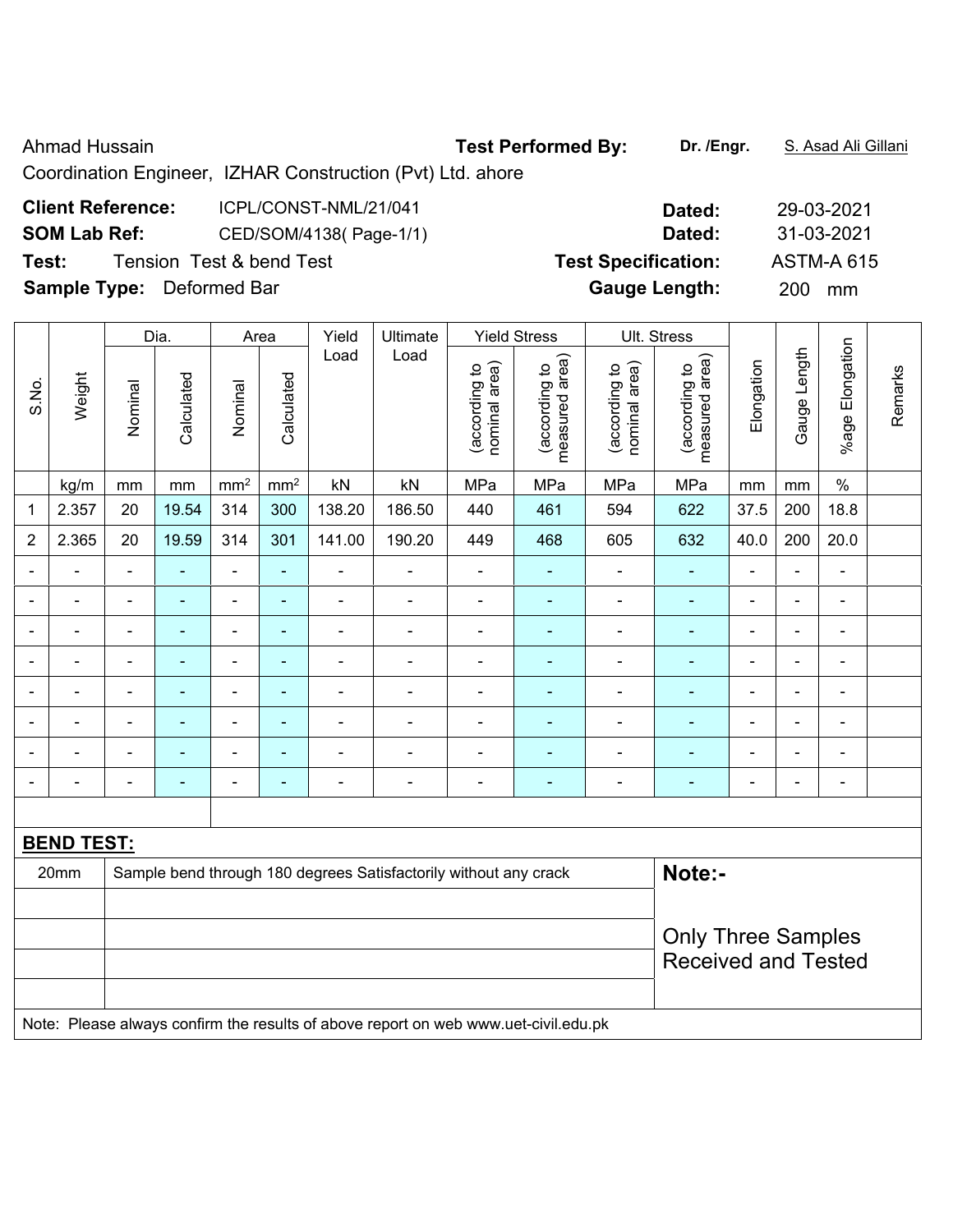Ahmad Hussain **Test Performed By:** Dr. /Engr. **S. Asad Ali Gillani** Ahmad Hussain

Coordination Engineer, IZHAR Construction (Pvt) Ltd. ahore

| <b>Client Reference:</b>         | ICPL/CONST-NML/21/042    | Dated:                     | 29-03-2021        |
|----------------------------------|--------------------------|----------------------------|-------------------|
| <b>SOM Lab Ref:</b>              | CED/SOM/4139(Page-1/1)   | Dated:                     | 31-03-2021        |
| Test:                            | Tension Test & bend Test | <b>Test Specification:</b> | <b>ASTM-A 615</b> |
| <b>Sample Type:</b> Deformed Bar |                          | <b>Gauge Length:</b>       | 200.<br>mm        |

|                |                   |                | Dia.           |                              | Area            | Yield          | <b>Ultimate</b>                                                                     |                                | <b>Yield Stress</b>             |                                | Ult. Stress                     |                |                |                 |             |
|----------------|-------------------|----------------|----------------|------------------------------|-----------------|----------------|-------------------------------------------------------------------------------------|--------------------------------|---------------------------------|--------------------------------|---------------------------------|----------------|----------------|-----------------|-------------|
| S.No.          | Weight            | Nominal        | Calculated     | Nominal                      | Calculated      | Load           | Load                                                                                | nominal area)<br>(according to | (according to<br>measured area) | nominal area)<br>(according to | (according to<br>measured area) | Elongation     | Gauge Length   | %age Elongation | Remarks     |
|                | kg/m              | mm             | mm             | mm <sup>2</sup>              | mm <sup>2</sup> | kN             | kN                                                                                  | MPa                            | MPa                             | MPa                            | MPa                             | mm             | mm             | $\%$            |             |
| $\mathbf 1$    | 3.944             | 25             | 25.28          | 491                          | 502             | 249.00         | 360.00                                                                              | 507                            | 497                             | 733                            | 718                             | 37.5           | 200            | 18.8            |             |
| $\overline{c}$ | 3.926             | 25             | 25.24          | 491                          | 500             | 251.00         | 360.20                                                                              | 511                            | 502                             | 734                            | 721                             | 40.0           | 200            | 20.0            | $\mathbf 0$ |
|                | $\blacksquare$    |                |                | $\blacksquare$               | ä,              | ä,             |                                                                                     | ÷                              |                                 | $\blacksquare$                 | $\blacksquare$                  | $\blacksquare$ |                |                 |             |
| $\blacksquare$ | $\blacksquare$    | $\blacksquare$ | $\blacksquare$ | $\qquad \qquad \blacksquare$ | $\blacksquare$  | $\blacksquare$ | $\blacksquare$                                                                      | ÷                              | $\blacksquare$                  | ä,                             | $\blacksquare$                  | $\blacksquare$ | $\blacksquare$ | $\blacksquare$  |             |
| ۰              | $\overline{a}$    | $\blacksquare$ | $\blacksquare$ | $\blacksquare$               | ٠               | $\blacksquare$ | $\blacksquare$                                                                      | $\blacksquare$                 | $\blacksquare$                  | $\overline{a}$                 | $\blacksquare$                  | $\blacksquare$ | $\blacksquare$ | $\blacksquare$  |             |
| $\blacksquare$ | ÷,                | $\blacksquare$ | $\blacksquare$ | $\blacksquare$               | ÷,              | ä,             | $\blacksquare$                                                                      | ÷,                             | ÷                               | ÷,                             | $\blacksquare$                  | $\blacksquare$ | $\blacksquare$ | $\frac{1}{2}$   |             |
|                | ۳                 | $\blacksquare$ | $\overline{a}$ | $\overline{a}$               | ä,              |                |                                                                                     | $\overline{a}$                 | ÷,                              | ÷.                             | $\mathbf{r}$                    |                |                | $\blacksquare$  |             |
|                | $\blacksquare$    | $\blacksquare$ |                | $\blacksquare$               | ä,              | Ē,             |                                                                                     | ÷                              |                                 | ÷                              |                                 |                | $\blacksquare$ | $\blacksquare$  |             |
|                | $\blacksquare$    | $\blacksquare$ |                | ÷                            | ۰               | $\blacksquare$ | $\blacksquare$                                                                      | $\overline{\phantom{0}}$       | ۰                               | $\overline{a}$                 | $\blacksquare$                  | $\blacksquare$ |                | $\blacksquare$  |             |
| $\blacksquare$ | $\blacksquare$    | $\blacksquare$ | $\blacksquare$ | $\blacksquare$               | ۰               | $\blacksquare$ | $\blacksquare$                                                                      | $\blacksquare$                 | ۰                               | $\overline{a}$                 | $\blacksquare$                  | $\blacksquare$ | $\blacksquare$ | $\blacksquare$  |             |
|                |                   |                |                |                              |                 |                |                                                                                     |                                |                                 |                                |                                 |                |                |                 |             |
|                | <b>BEND TEST:</b> |                |                |                              |                 |                |                                                                                     |                                |                                 |                                |                                 |                |                |                 |             |
|                | 25mm              |                |                |                              |                 |                | Sample bend through 180 degrees Satisfactorily without any crack                    |                                |                                 |                                | Note:-                          |                |                |                 |             |
|                |                   |                |                |                              |                 |                |                                                                                     |                                |                                 |                                |                                 |                |                |                 |             |
|                |                   |                |                |                              |                 |                |                                                                                     |                                |                                 |                                | <b>Only Three Samples</b>       |                |                |                 |             |
|                |                   |                |                |                              |                 |                |                                                                                     |                                |                                 |                                | <b>Received and Tested</b>      |                |                |                 |             |
|                |                   |                |                |                              |                 |                |                                                                                     |                                |                                 |                                |                                 |                |                |                 |             |
|                |                   |                |                |                              |                 |                | Note: Please always confirm the results of above report on web www.uet-civil.edu.pk |                                |                                 |                                |                                 |                |                |                 |             |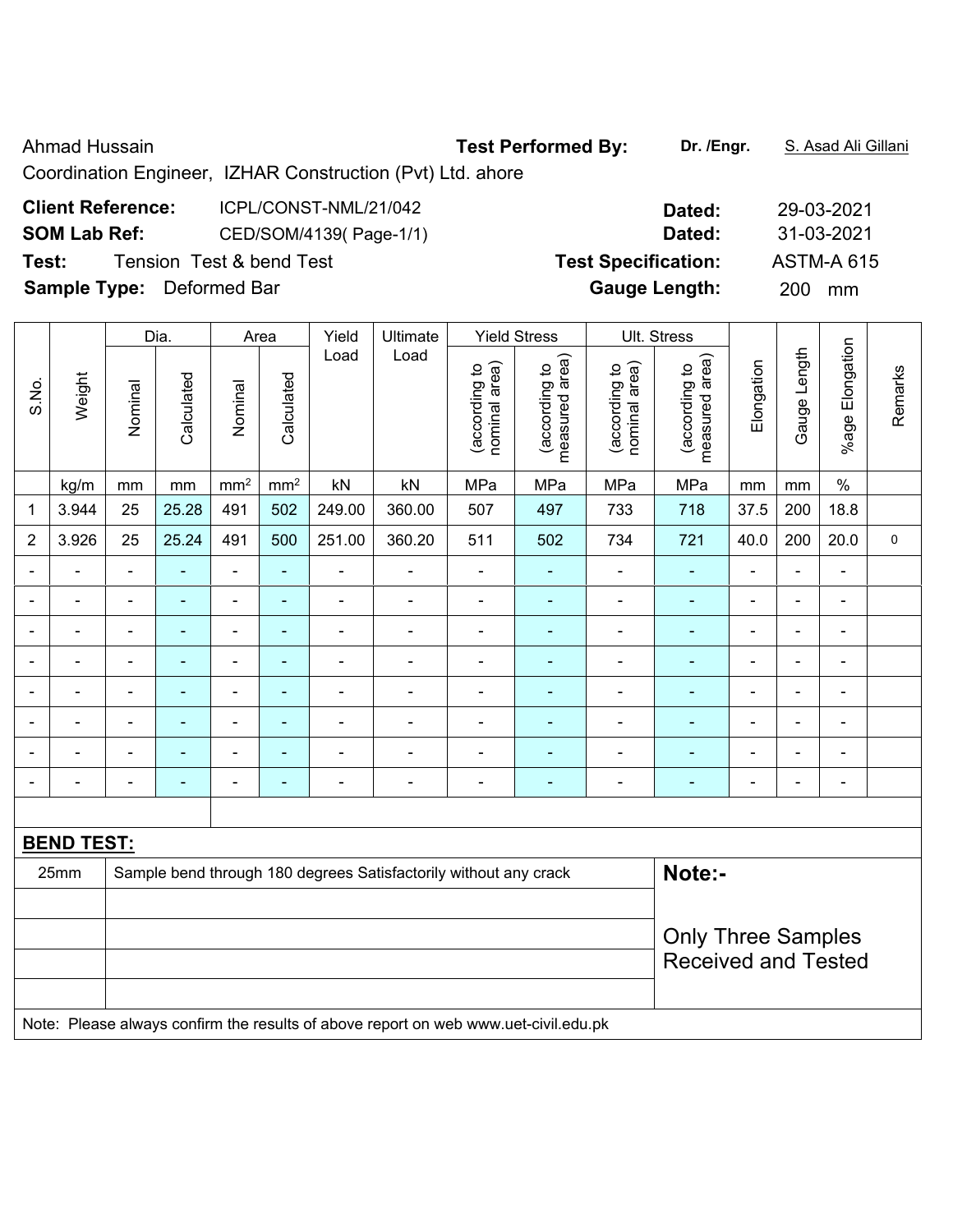## Rafaqat Ali **Test Performed By:** Dr. /Engr. **S. Asad Ali Gillani** Rafaqat Ali Gillani

C. E. O. PEMAC (Maqbool Ahmad Block - KEMU )

| <b>Client Reference:</b> | PEMAC/KEMU-LS/2021/06   | Dated: | 31-03-2021 |
|--------------------------|-------------------------|--------|------------|
| <b>SOM Lab Ref:</b>      | CED/SOM/4142 (Page-1/1) | Dated: | 31-03-2021 |

**Sample Type:** Deformed **Gauge Length:** 200 mm

|                          |                   |                            | Dia.                   | Area                         |                 | Yield          | Ultimate                                                                            |                                | <b>Yield Stress</b>             |                                | Ult. Stress                     |                          |                          |                          |         |
|--------------------------|-------------------|----------------------------|------------------------|------------------------------|-----------------|----------------|-------------------------------------------------------------------------------------|--------------------------------|---------------------------------|--------------------------------|---------------------------------|--------------------------|--------------------------|--------------------------|---------|
| S.No.                    | Weight            | Nominal                    | Calculated             | Nominal                      | Calculated      | Load           | Load                                                                                | nominal area)<br>(according to | measured area)<br>(according to | nominal area)<br>(according to | measured area)<br>(according to | Elongation               | Gauge Length             | %age Elongation          | Remarks |
|                          | kg/m              | mm                         | mm                     | $\text{mm}^2$                | mm <sup>2</sup> | kN             | kN                                                                                  | MPa                            | MPa                             | MPa                            | MPa                             | mm                       | mm                       | $\%$                     |         |
| 1                        | 0.996             | 12                         | 12.72                  | 113                          | 127             | 78.20          | 90.50                                                                               | 691                            | 616                             | 800                            | 713                             | 25.0                     | 200                      | 12.5                     |         |
|                          |                   | ä,                         | ä,                     | L,                           | ä,              | $\blacksquare$ | ä,                                                                                  | $\blacksquare$                 | ÷,                              | $\overline{a}$                 | ä,                              | $\blacksquare$           | $\overline{a}$           | $\blacksquare$           |         |
|                          |                   | $\blacksquare$             |                        | $\blacksquare$               | $\blacksquare$  |                | $\blacksquare$                                                                      | $\blacksquare$                 | $\blacksquare$                  | $\blacksquare$                 | $\blacksquare$                  |                          | $\blacksquare$           | $\blacksquare$           |         |
|                          |                   | ٠                          |                        | $\blacksquare$               | $\blacksquare$  | $\blacksquare$ | $\blacksquare$                                                                      | $\blacksquare$                 | $\blacksquare$                  | $\blacksquare$                 | $\blacksquare$                  | $\overline{\phantom{0}}$ | $\blacksquare$           | $\blacksquare$           |         |
| $\overline{\phantom{0}}$ |                   | $\overline{a}$             | ä,                     | ۰                            | ٠               | $\overline{a}$ | $\blacksquare$                                                                      | ÷                              | $\blacksquare$                  | ÷                              | $\blacksquare$                  | $\blacksquare$           | $\overline{\phantom{a}}$ | $\overline{\phantom{a}}$ |         |
| $\blacksquare$           | $\blacksquare$    | $\blacksquare$             | $\blacksquare$         | $\qquad \qquad \blacksquare$ | ٠               | $\blacksquare$ | $\blacksquare$                                                                      | $\overline{\phantom{a}}$       | $\blacksquare$                  | $\overline{\phantom{a}}$       | $\blacksquare$                  | $\blacksquare$           | ä,                       | $\blacksquare$           |         |
| $\blacksquare$           | $\blacksquare$    | $\blacksquare$             | ÷,                     | $\qquad \qquad \blacksquare$ | ÷               | $\blacksquare$ | $\blacksquare$                                                                      | $\blacksquare$                 | ä,                              | $\blacksquare$                 | ÷                               | $\blacksquare$           | $\blacksquare$           | $\blacksquare$           |         |
| $\blacksquare$           | $\blacksquare$    | $\blacksquare$             | $\blacksquare$         | $\blacksquare$               | $\blacksquare$  | $\blacksquare$ | $\blacksquare$                                                                      | $\blacksquare$                 | $\blacksquare$                  | $\blacksquare$                 | $\blacksquare$                  | $\blacksquare$           | $\blacksquare$           | $\blacksquare$           |         |
|                          |                   | $\blacksquare$             | -                      | $\blacksquare$               | ۰               |                | $\blacksquare$                                                                      | $\blacksquare$                 |                                 | ä,                             | $\blacksquare$                  | $\blacksquare$           | $\blacksquare$           | $\blacksquare$           |         |
|                          |                   |                            |                        | ۰                            | ۰               | ٠              | $\blacksquare$                                                                      | $\overline{\phantom{0}}$       |                                 | ٠                              | $\overline{\phantom{a}}$        |                          | $\blacksquare$           | $\overline{\phantom{a}}$ |         |
|                          |                   |                            |                        |                              |                 |                |                                                                                     |                                |                                 |                                |                                 |                          |                          |                          |         |
|                          | <b>BEND TEST:</b> |                            |                        |                              |                 |                |                                                                                     |                                |                                 |                                |                                 |                          |                          |                          |         |
|                          | $\overline{a}$    |                            | No Bend test performed |                              |                 |                |                                                                                     |                                |                                 |                                | Note:-                          |                          |                          |                          |         |
|                          |                   |                            |                        |                              |                 |                |                                                                                     |                                |                                 |                                |                                 |                          |                          |                          |         |
|                          |                   |                            |                        |                              |                 |                |                                                                                     |                                |                                 |                                | <b>Only One Sample</b>          |                          |                          |                          |         |
|                          |                   | <b>Received and Tested</b> |                        |                              |                 |                |                                                                                     |                                |                                 |                                |                                 |                          |                          |                          |         |
|                          |                   |                            |                        |                              |                 |                |                                                                                     |                                |                                 |                                |                                 |                          |                          |                          |         |
|                          |                   |                            |                        |                              |                 |                | Note: Please always confirm the results of above report on web www.uet-civil.edu.pk |                                |                                 |                                |                                 |                          |                          |                          |         |

| <b>Client Reference:</b>                                                 | PEMAC/KEMU-LS/2021/06   | Dated:                     | 31-03-2021 |
|--------------------------------------------------------------------------|-------------------------|----------------------------|------------|
| <b>SOM Lab Ref:</b>                                                      | CED/SOM/4142 (Page-1/1) | Dated:                     | 31-03-2021 |
| Test:                                                                    | Tension Test            | <b>Test Specification:</b> | ASTM-A-615 |
| $\mathbf{A}$ . I.e. $\mathbf{B}$ . I.e. $\mathbf{A}$ . I.e. $\mathbf{A}$ |                         |                            |            |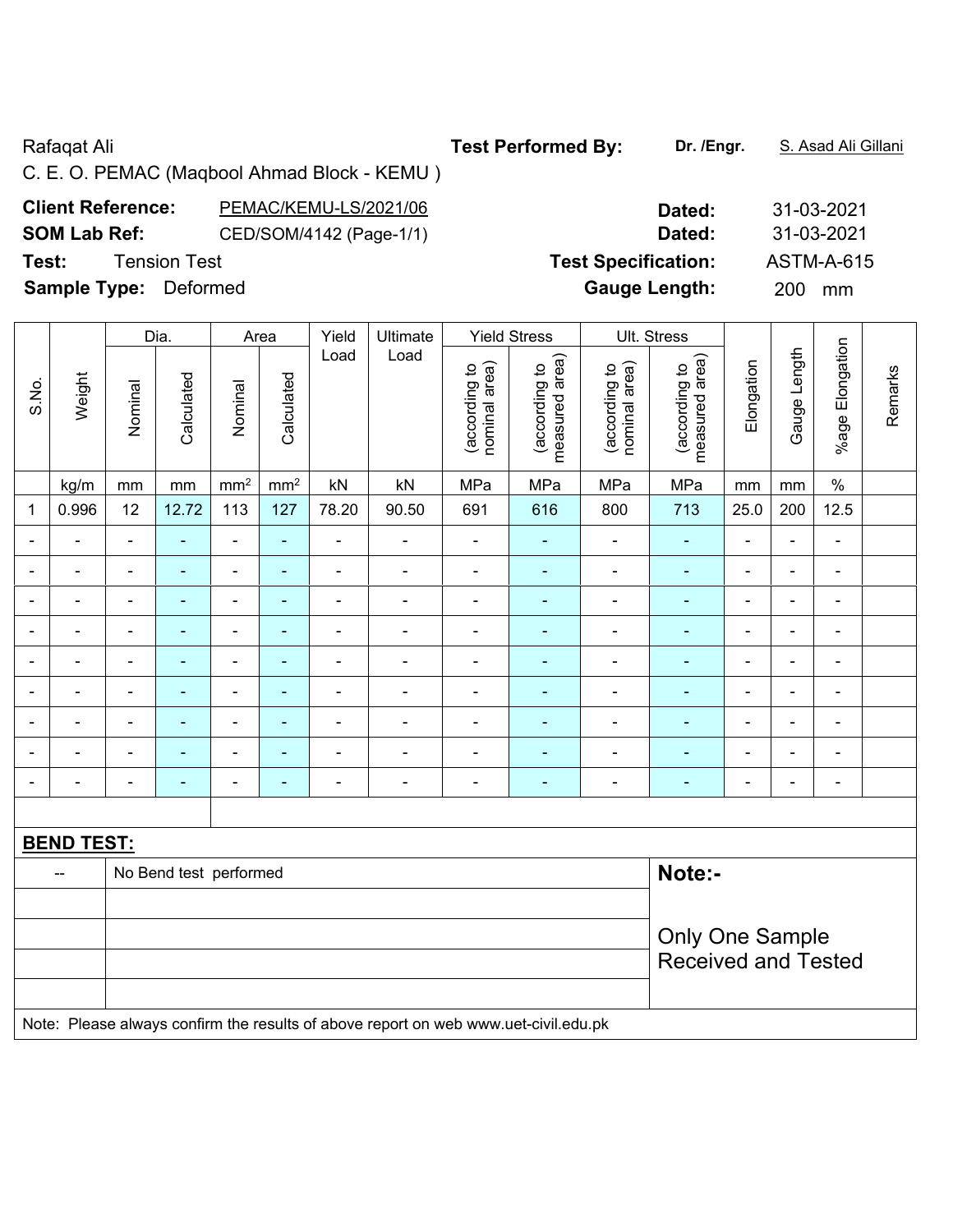Engr. Naveed Sadiq **Test Performed By:** Dr. /Engr.

S. Asad Ali Gillani

Resident Engineer, Orbit Developers Private Limited, Lahore

**Client Reference:** Nil

**Test:** Tension Test & Bend Test **Test Specification:** ASTM-A-615 **Gauge Length:** 8 inch **Sample Type:** Deformed Bar

**SOM Lab Ref:** 4136(Page-1/1) **Dated:** 31-03-2021 **Dated:** 31-03-2021

|                |                   |                                                                                              | Dia.       |                 | Area            | Yield<br>Ultimate |                                                                                     | <b>Yield Stress</b>            |                                             |                                | Ult. Stress                     |            |              |                           |         |
|----------------|-------------------|----------------------------------------------------------------------------------------------|------------|-----------------|-----------------|-------------------|-------------------------------------------------------------------------------------|--------------------------------|---------------------------------------------|--------------------------------|---------------------------------|------------|--------------|---------------------------|---------|
| S.No.          | Weight            | Nominal                                                                                      | Calculated | Nominal         | Calculated      | Load              | Load                                                                                | nominal area)<br>(according to | (according to<br>neasured area)<br>measured | nominal area)<br>(according to | (according to<br>measured area) | Elongation | Gauge Length | Elongation<br>$%$ age $ $ | Remarks |
|                | lb/ft             | $\#$                                                                                         | in         | in <sup>2</sup> | in <sup>2</sup> | Tons              | Tons                                                                                | psi                            | psi                                         | psi                            | psi                             | in         | in           | $\%$                      |         |
| 1              | 2.695             | 8                                                                                            | 1.004      | 0.79            | 0.792           | 23.96             | 36.19                                                                               | 66880                          | 66710                                       | 101030                         | 100770                          | 1.30       | 8.0          | 16.3                      |         |
| $\overline{2}$ | 2.683             | 8                                                                                            | 1.002      | 0.79            | 0.788           | 23.41             | 35.37                                                                               | 65370                          | 65540                                       | 98750                          | 99000                           | 1.40       | 8.0          | 17.5                      |         |
| 3              | 1.511             | 6                                                                                            | 0.752      | 0.44            | 0.444           | 13.53             | 20.97                                                                               | 67810                          | 67190                                       | 105100                         | 104160                          | 1.00       | 8.0          | 12.5                      |         |
| 4              | 1.512             | 6                                                                                            | 0.752      | 0.44            | 0.444           | 13.58             | 20.95                                                                               | 68060                          | 67450                                       | 105000                         | 104060                          | 1.10       | 8.0          | 13.8                      |         |
| 5              | 0.673             | $\overline{4}$                                                                               | 0.502      | 0.20            | 0.198           | 5.98              | 8.58                                                                                | 65990                          | 66650                                       | 94650                          | 95610                           | 1.10       | 8.0          | 13.8                      |         |
| 6              | 0.678             | $\overline{4}$                                                                               | 0.503      | 0.20            | 0.199           | 6.39              | 9.30                                                                                | 70480                          | 70840                                       | 102520                         | 103030                          | 1.20       | 8.0          | 15.0                      |         |
|                |                   | $\blacksquare$                                                                               | ÷,         | ÷,              | ۰               | $\blacksquare$    | $\blacksquare$                                                                      | ä,                             | ä,                                          | $\blacksquare$                 | $\blacksquare$                  |            |              | $\blacksquare$            |         |
|                |                   |                                                                                              |            | ÷               |                 |                   |                                                                                     | L,                             |                                             | L,                             | $\blacksquare$                  |            |              |                           |         |
|                |                   |                                                                                              |            | -               |                 |                   |                                                                                     |                                |                                             |                                |                                 |            |              |                           |         |
|                |                   |                                                                                              |            | -               |                 |                   |                                                                                     | ۳                              | ٠                                           | ۰                              | ۳                               |            |              | $\blacksquare$            |         |
|                |                   |                                                                                              |            |                 |                 |                   |                                                                                     |                                |                                             |                                |                                 |            |              |                           |         |
|                | <b>BEND TEST:</b> |                                                                                              |            |                 |                 |                   |                                                                                     |                                |                                             |                                |                                 |            |              |                           |         |
|                | # 8               |                                                                                              |            |                 |                 |                   | Sample bend through 180 degrees Satisfactorily without any crack                    |                                |                                             |                                | Note:-                          |            |              |                           |         |
|                | #6                |                                                                                              |            |                 |                 |                   | Sample bend through 180 degrees Satisfactorily without any crack                    |                                |                                             |                                |                                 |            |              |                           |         |
|                | #4                | Sample bend through 180 degrees Satisfactorily without any crack<br><b>Only Nine Samples</b> |            |                 |                 |                   |                                                                                     |                                |                                             |                                |                                 |            |              |                           |         |
|                |                   |                                                                                              |            |                 |                 |                   |                                                                                     |                                |                                             |                                | <b>Received and Tested</b>      |            |              |                           |         |
|                |                   |                                                                                              |            |                 |                 |                   |                                                                                     |                                |                                             |                                |                                 |            |              |                           |         |
|                |                   |                                                                                              |            |                 |                 |                   | Note: Please always confirm the results of above report on web www.uet-civil.edu.pk |                                |                                             |                                |                                 |            |              |                           |         |